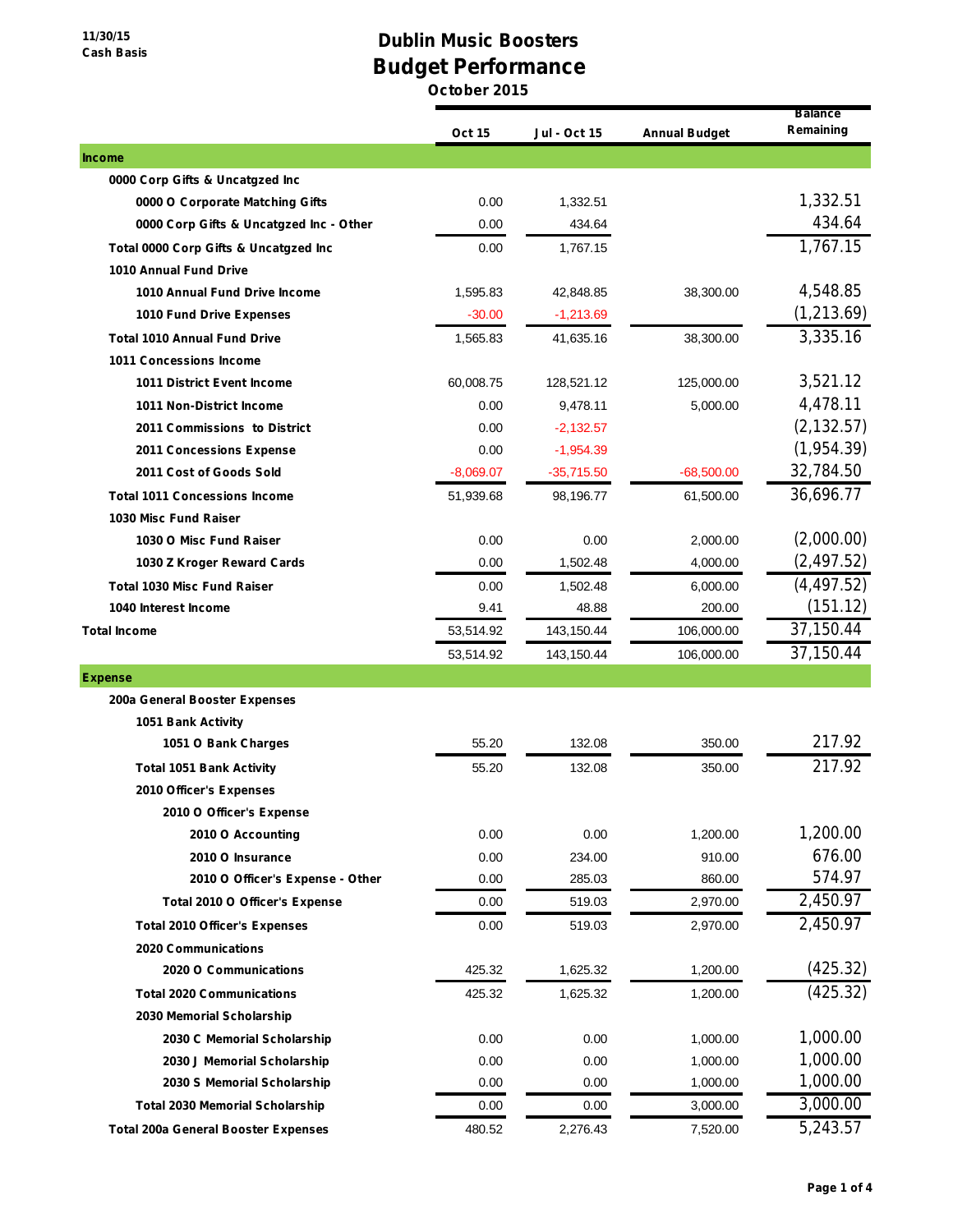**11/30/15 Cash Basis**

## **Dublin Music Boosters Budget Performance**

|                                              | <b>Oct 15</b> | Jul - Oct 15 | <b>Annual Budget</b> | <b>Balance</b><br>Remaining |
|----------------------------------------------|---------------|--------------|----------------------|-----------------------------|
| 200b Choir, Orchestra & MS                   |               |              |                      |                             |
| 2041 Awards - Vocal HS                       |               |              |                      |                             |
| 2041 C Awards Vocal HS                       | 0.00          | 0.00         | 500.00               | 500.00                      |
| 2041 J Awards Vocal HS                       | 0.00          | 0.00         | 630.00               | 630.00                      |
| 2041 S Awards Vocal HS                       | 0.00          | 0.00         | 700.00               | 700.00                      |
| Total 2041 Awards - Vocal HS                 | 0.00          | 0.00         | 1,830.00             | 1,830.00                    |
| 2050 Elementary Music                        | 0.00          | 0.00         | 1,200.00             | 1,200.00                    |
| 2060 Middle School Awards                    | 0.00          | 0.00         | 720.00               | 720.00                      |
| 2065 Middle School Honors Fest               | 0.00          | 0.00         | 1,350.00             | 1,350.00                    |
| 2070 Middle School Music                     | 0.00          | 0.00         | 6,000.00             | 6,000.00                    |
| 2090 Clinics Choral                          |               |              |                      |                             |
| 2090 C Clinics Choral                        | 444.89        | 444.89       | 500.00               | 55.11                       |
| 2090 J Clinics Choral                        | 0.00          | 330.00       | 600.00               | 270.00                      |
| 2090 S Clinics Choral                        | 0.00          | 0.00         | 361.00               | 361.00                      |
| <b>Total 2090 Clinics Choral</b>             | 444.89        | 774.89       | 1,461.00             | 686.11                      |
| 2094 Clinics Orchestra                       |               |              |                      |                             |
| 2094 C Clinics Orchestra                     | 0.00          | 0.00         | 400.00               | 400.00                      |
| 2094 J Clinics Orchestra                     | 0.00          | 0.00         | 360.00               | 360.00                      |
| 2094 S Clinics Orchestra                     | 0.00          | 0.00         | 289.00               | 289.00                      |
| <b>Total 2094 Clinics Orchestra</b>          | 0.00          | 0.00         | 1,049.00             | 1,049.00                    |
| 2100 Choral Accessories                      |               |              |                      |                             |
| 2100 C Choral Accessories                    | 500.00        | 500.00       | 500.00               | 0.00                        |
| 2100 J Choral Accessories                    | 0.00          | 0.00         | 720.00               | 720.00                      |
| 2100 S Choral Accessories                    | 0.00          | 0.00         | 577.00               | 577.00                      |
| <b>Total 2100 Choral Accessories</b>         | 500.00        | 500.00       | 1,797.00             | 1,297.00                    |
| 2101 Orchestra Accessories                   |               |              |                      |                             |
| 2101 C Orchestra Accessories                 | 141.90        | 141.90       | 900.00               | 758.10                      |
| 2101 J Orchestra Accessories                 | 0.00          | 0.00         | 720.00               | 720.00                      |
| 2101 S Orchestra Accessories                 | 0.00          | 0.00         | 577.00               | 577.00                      |
| <b>Total 2101 Orchestra Accessories</b>      | 141.90        | 141.90       | 2,197.00             | 2,055.10                    |
| Total 200b Choir, Orchestra & MS             | 1,086.79      | 1,416.79     | 17,604.00            | 16,187.21                   |
| 200c HS Band Fixed Exp                       |               |              |                      |                             |
| 2031 Field Cmder Scholarships                |               |              |                      |                             |
| 2031 C Scholarships                          | 0.00          | 840.00       | 1,350.00             | 510.00                      |
| 2031 J Scholarships                          | 0.00          | 0.00         | 800.00               | 800.00                      |
| 2031 S Scholarships                          | 0.00          | 0.00         | 400.00               | 400.00                      |
| <b>Total 2031 Field Cmder Scholarships</b>   | 0.00          | 840.00       | 2,550.00             | 1,710.00                    |
| <b>2110 Transportation Maintenance</b>       |               |              |                      |                             |
| 2110 C Transportation Maint                  | 0.00          | 18.56        | 200.00               | 181.44                      |
| 2110 J Transportation Maint                  | 0.00          | 0.00         | 200.00               | 200.00                      |
| 2110 S Transportation Maint                  | 0.00          | 0.00         | 160.00               | 160.00                      |
| <b>Total 2110 Transportation Maintenance</b> | 0.00          | 18.56        | 560.00               | 541.44                      |
| 2120 MarchingBand Show Design                |               |              |                      |                             |
| 2120 C Marching BandShow Design              | 6,000.00      | 6,000.00     | 11,250.00            | 5,250.00                    |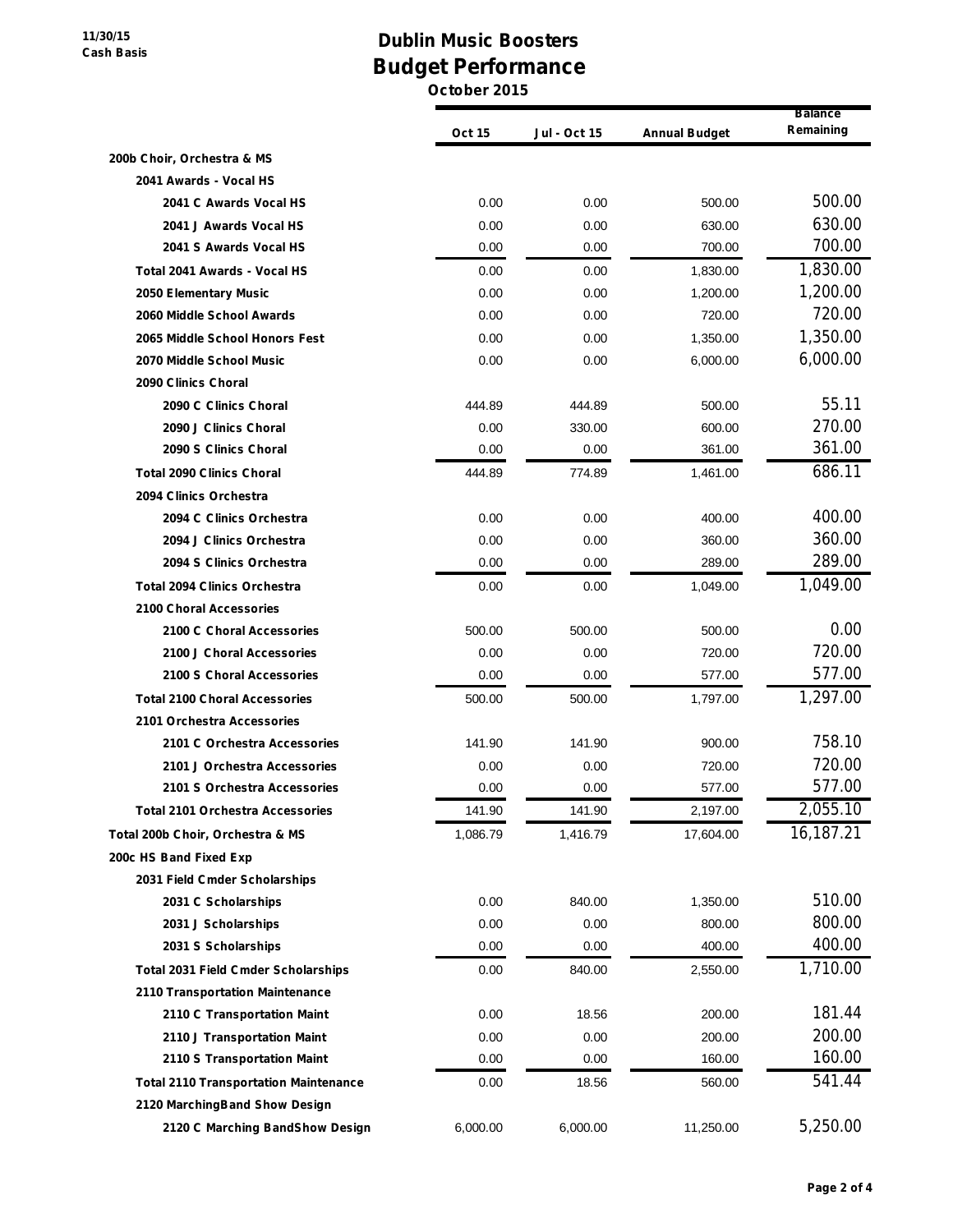**11/30/15 Cash Basis**

## **Dublin Music Boosters Budget Performance**

|                                            | <b>Oct 15</b> | Jul - Oct 15 | <b>Annual Budget</b> | <b>Balance</b><br>Remaining |
|--------------------------------------------|---------------|--------------|----------------------|-----------------------------|
| 2120 J Marching BandShow Design            | 0.00          | 5,000.00     | 6,300.00             | 1,300.00                    |
| 2120 S Marching BandShow Design            | 0.00          | 2,250.00     | 7,000.00             | 4,750.00                    |
| <b>Total 2120 MarchingBand Show Design</b> | 6,000.00      | 13,250.00    | 24,550.00            | 11,300.00                   |
| Total 200c HS Band Fixed Exp               | 6,000.00      | 14,108.56    | 27,660.00            | 13,551.44                   |
| 200d Band Variable Expenses                |               |              |                      |                             |
| 2040 Awards - Instrumental HS              |               |              |                      |                             |
| 2040 C Awards Instrumental HS              | 0.00          | 2,829.25     | 600.00               | (2,229.25)                  |
| 2040 J Awards Instrumental HS              | 0.00          | 0.00         | 1,500.00             | 1,500.00                    |
| 2040 S Awards Instrumental HS              | 0.00          | 0.00         | 1,500.00             | 1,500.00                    |
| Total 2040 Awards - Instrumental HS        | 0.00          | 2,829.25     | 3,600.00             | 770.75                      |
| 2080 Repair / Replacement                  |               |              |                      |                             |
| 2080 C Repair/Replacement                  | 279.50        | 990.73       | 4,000.00             | 3,009.27                    |
| 2080 J Repair/Replacement                  | 0.00          | 549.50       | 3.000.00             | 2,450.50                    |
| 2080 S Repair/Replacement                  | 0.00          | 148.36       | 2,000.00             | 1,851.64                    |
| Total 2080 Repair / Replacement            | 279.50        | 1,688.59     | 9.000.00             | 7,311.41                    |
| 2081 Percussion                            |               |              |                      |                             |
| 2081 C Percussion                          | 2,016.43      | 2.237.63     | 3,000.00             | 762.37                      |
| 2081 J Percussion                          | 168.69        | 1,981.62     | 3,000.00             | 1,018.38                    |
| 2081 S Percussion                          | 12.00         | 321.58       | 1,500.00             | 1,178.42                    |
| <b>Total 2081 Percussion</b>               | 2,197.12      | 4,540.83     | 7,500.00             | 2,959.17                    |
| 2091 Clinics Marching Band                 |               |              |                      |                             |
| 2091 C Clinics Marching Band               | 0.00          | 0.00         | 2,748.00             | 2,748.00                    |
| 2091 S Clinics Marching Band               | 3,000.00      | 3,000.00     | 1,000.00             | (2,000.00)                  |
| <b>Total 2091 Clinics Marching Band</b>    | 3,000.00      | 3,000.00     | 3,748.00             | 748.00                      |
| 2092 Clinics Flag Corps                    |               |              |                      |                             |
| 2092 C Clinics Flag Corps                  | 1,600.00      | 1,600.00     | 1,500.00             | (100.00)                    |
| 2092 S Clinics Flag Corps                  | 0.00          | 0.00         | 1,000.00             | 1,000.00                    |
| <b>Total 2092 Clinics Flag Corps</b>       | 1,600.00      | 1,600.00     | 2,500.00             | 900.00                      |
| 2093 Clinics Concert Band                  |               |              |                      |                             |
| 2093 C Clnics Concert Band                 | 0.00          | 0.00         | 500.00               | 500.00                      |
| 2093 J Clnics Concert Band                 | 0.00          | 400.00       | 500.00               | 100.00                      |
| 2093 S Cinics Concert Band                 | 0.00          | 300.00       |                      | (300.00)                    |
| <b>Total 2093 Clinics Concert Band</b>     | 0.00          | 700.00       | 1,000.00             | 300.00                      |
| 2095 Clinics Jazz                          |               |              |                      |                             |
| 2095 C Clinics Jazz                        | 0.00          | 0.00         | 400.00               | 400.00                      |
| <b>Total 2095 Clinics Jazz</b>             | 0.00          | 0.00         | 400.00               | 400.00                      |
| 2102 Color Guard Accessories               |               |              |                      |                             |
| 2102 C Color Guard Accessories             | 1,297.90      | 6,122.85     | 3,500.00             | (2,622.85)                  |
| 2102 J Color Guard Accessories             | 163.41        | 5,723.25     | 5,000.00             | (723.25)                    |
| 2102 S Color Guard Accessories             | $-50.00$      | 3,444.58     | 2,500.00             | (944.58)                    |
| <b>Total 2102 Color Guard Accessories</b>  | 1,411.31      | 15,290.68    | 11,000.00            | (4, 290.68)                 |
| 2103 Marching Band Accessories             |               |              |                      |                             |
| 2103 C Marching Accessories                | 292.39        | 292.39       | 3,000.00             | 2,707.61                    |
| 2103 J Marching Accessories                | 3,524.03      | 6,162.52     | 3,000.00             | (3, 162.52)                 |